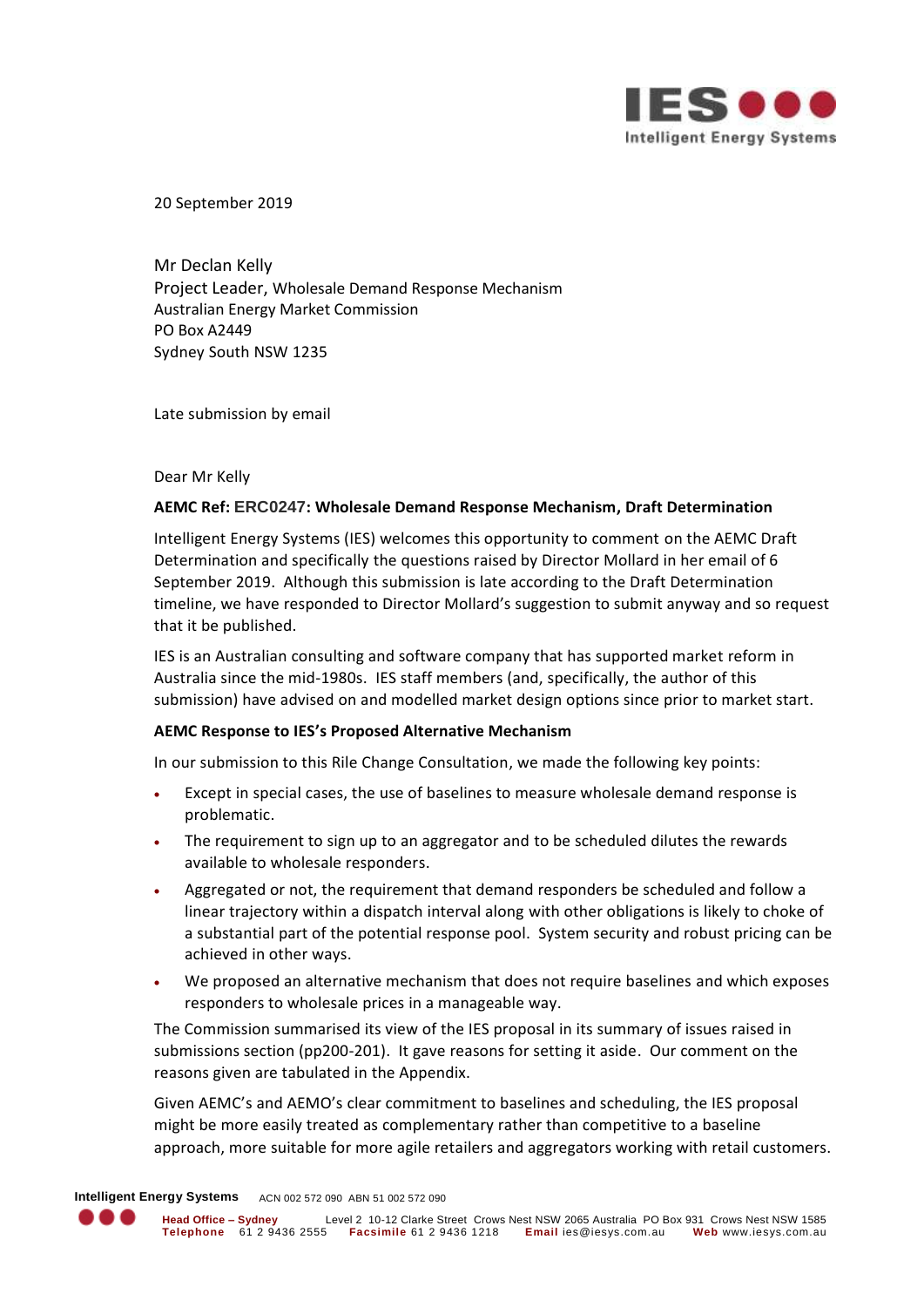# **Responses to Director Mollard's Five Questions in her Email of 6 September**

1. **Systems changes** – Would systems changes be needed, and if so, what systems would participants need to change to accommodate the draft rule? What would these changes entail, both in terms of time and resources?

**\_\_\_\_\_\_\_\_\_\_\_\_\_\_\_\_\_\_\_\_\_\_\_\_\_\_\_\_\_\_\_\_\_\_\_\_\_\_\_\_\_\_\_\_\_\_\_\_\_\_\_\_\_\_\_\_\_\_\_\_\_\_\_\_\_\_\_\_\_**

# *IES Comment*

IES offers no comment on the systems changes required to implement the draft rule change. However, noting the lengthy time expected for AEMO's implementation, we suggest the following:

- The intervening period could be used to undertake a trial of this approach, using more quickly developed, possibly less robust settlement and information flow tools. Lessons for the trial could inform and improved final implementation.
- Longer term, an independent distribution market operator may be better placed to manage and settle demand-side responses targeting not only wholesale energy, but also various aspects within distribution networks.
- 2. **Small customers** Putting aside the question of consumer protections, we are interested in views on the practicality of extending the mechanism to small customers, in terms of implementation challenges and whether any variations to the design of the mechanism would be needed.

#### *IES Comment*

We note that the current draft determination targets large customers and, furthermore, explicitly acknowledges that the mechanism is only likely to be viable for occasional use, at time of very tight supply. Further, the requirement for scheduling (and the obligations that go with it) will likely discourage many potential providers and the need to work with an aggregator/service provider will dilute the customer benefit.

Small customers would better respond to a different approach, either as an alternative or as an option. That approach would avoid a requirement to be scheduled, but would provide ample ex post information about the nature of a customer's price sensitivity. AEMO would need to allow for price sensitivity in its load forecasts, but that sensitivity would be far more controlled and predictable than it is now. All customers on this arrangement would need to be sensitive to their impact on frequency.

With such an alternative approach, as outlined in IES's original submission, for more short term load flexibility within a secure envelope can be made available to meet the increasing demands of semi-scheduled generation.

3. **Reimbursement rate** – Do you agree with the objective of the reimbursement rate (to allow retailers to recover hedging costs and avoid more significant systems changes)? If not, what else should it be? Does the proposal for calculating the reimbursement rate in the draft rule meet that objective? If not, how could it be improved?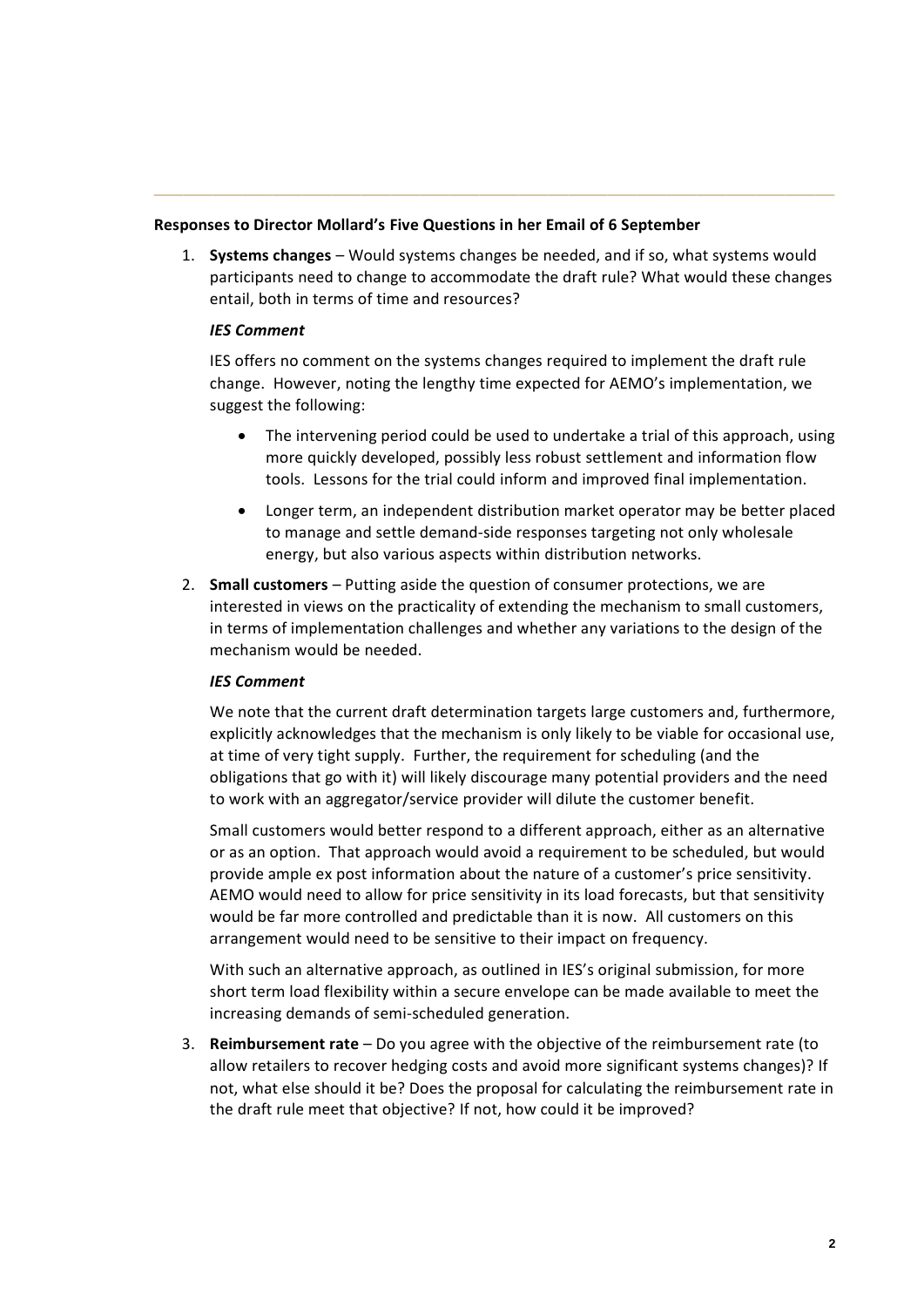# *IES Comment*

We offer no specific comment on this, other than this element seems arbitrary.

**\_\_\_\_\_\_\_\_\_\_\_\_\_\_\_\_\_\_\_\_\_\_\_\_\_\_\_\_\_\_\_\_\_\_\_\_\_\_\_\_\_\_\_\_\_\_\_\_\_\_\_\_\_\_\_\_\_\_\_\_\_\_\_\_\_\_\_\_\_**

4. **Information provision** – We have heard from a range of parties (including DNSPs, retailers & generators) that they consider they need more information than the draft rule currently provides for. Could parties provide specific examples of what information they need both in real time and historic information, and why this information is needed?

#### *IES Response*

We would like to see a survey of large customers indicating the degree of interest in participating in this style of mechanism. Even better, a practical trial should be conducted of this and alternate mechanisms.

5. **Baselines** – Does the approach to baseline compliance and additionally minimise concerns about baselines? Do you have any suggested improvements to these provisions?

## *IES Response*

As our original submission has emphasised, we believe that sole reliance on a baseline approach, along with the requirement for aggregation and scheduling, is likely to limit participation in the mechanism. Alternative mechanisms should also be allowed.

Yours sincerely

CloBarniote

Hugh Bannister CEO, IES [habannister@iesys.com](mailto:habannister@iesys.com) 0411 408 086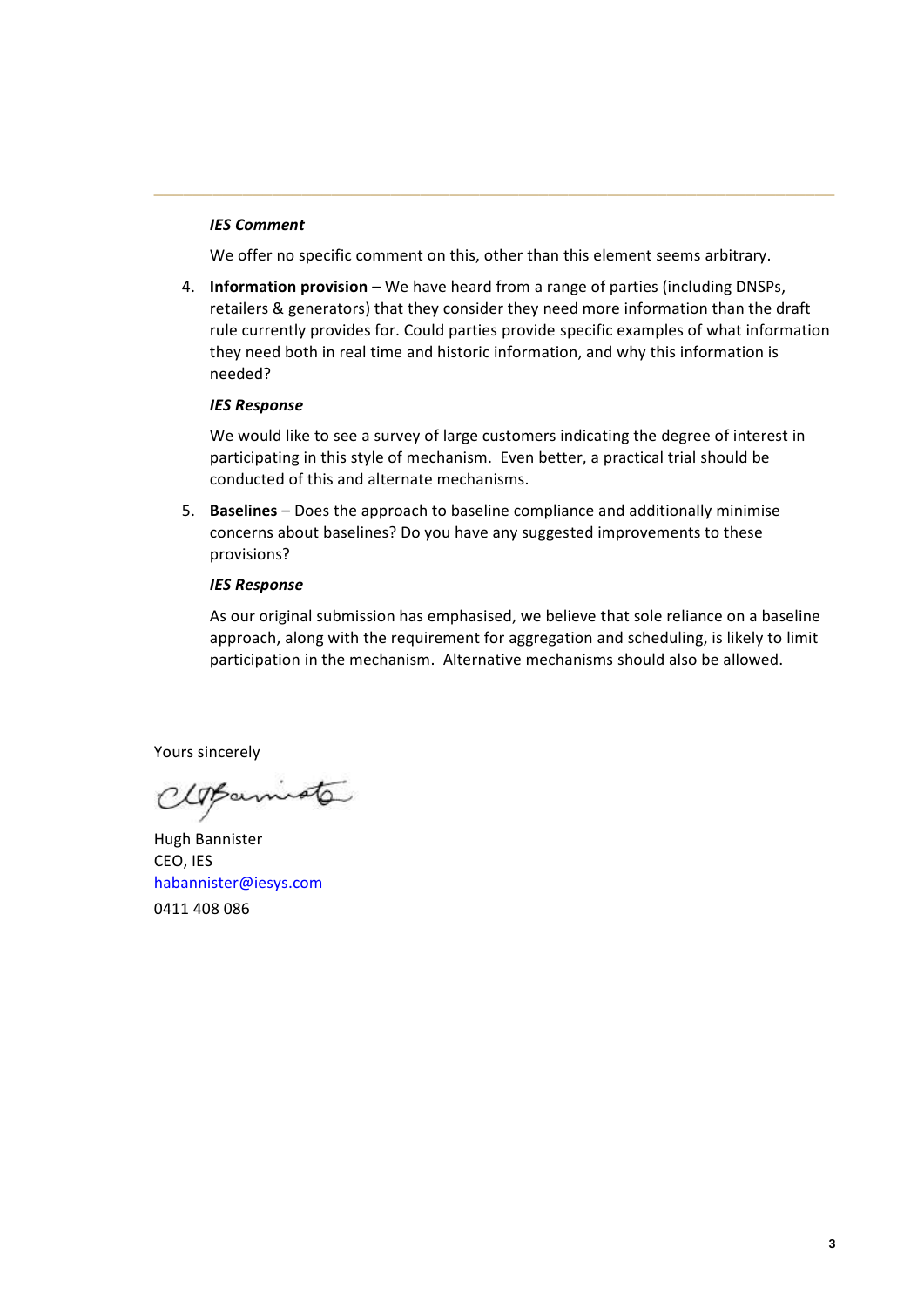# **Appendix: AEMC Comment on IES Proposal and IES Response**

**\_\_\_\_\_\_\_\_\_\_\_\_\_\_\_\_\_\_\_\_\_\_\_\_\_\_\_\_\_\_\_\_\_\_\_\_\_\_\_\_\_\_\_\_\_\_\_\_\_\_\_\_\_\_\_\_\_\_\_\_\_\_\_\_\_\_\_\_\_**

| <b>No</b>      | <b>AEMC Comment</b>                                                                                                                                                                                                                                                                                                               | <b>IES Response</b>                                                                                                                                                                                                                                                                                                                                                                                                                                                                                                                                                                                                                                                         |
|----------------|-----------------------------------------------------------------------------------------------------------------------------------------------------------------------------------------------------------------------------------------------------------------------------------------------------------------------------------|-----------------------------------------------------------------------------------------------------------------------------------------------------------------------------------------------------------------------------------------------------------------------------------------------------------------------------------------------------------------------------------------------------------------------------------------------------------------------------------------------------------------------------------------------------------------------------------------------------------------------------------------------------------------------------|
| 1.             | The draft rule has not implemented the<br>proposal set out in the IES submission.<br>The Commission thanks IES for<br>developing and submitting an alternative<br>proposal for consideration.                                                                                                                                     | AEMC does not seem to have considered<br>alternatives to baselines, load aggregation<br>and generator-like scheduling, or the likely<br>outcome of that approach. There will likely<br>be some large load response, enough to<br>temper peak prices and improve reliability<br>a little. This is all that AEMC seems to<br>expect as baselines only work effectively<br>when calls on load reduction are unusual.                                                                                                                                                                                                                                                           |
| $\overline{2}$ | The proposal put forward by IES would<br>provide an avenue for consumers to<br>respond to price signals in the wholesale<br>market and would not necessarily require<br>the engagement of the retailer to do so.                                                                                                                  | Correct. The retailer would effectively see<br>a flat price in each broad period for the<br>customer load after the proposed hedge<br>contract is in place. This is relatively easy<br>to hedge.                                                                                                                                                                                                                                                                                                                                                                                                                                                                            |
| 3              | However, the proposal does not<br>inherently encourage wholesale demand<br>response. For example, if the period<br>under which this swap operated was at<br>market price cap the whole time, there<br>would be no incentive for the consumer<br>to respond because the average price<br>would be the same as the dispatch prices. | This is true, but such a scenario in the NEM<br>is barely conceivable. Extreme prices very<br>rarely occur over more than a few dispatch<br>intervals, and extreme prices over a period<br>of hours are rare. Analysis can confirm this<br>fact but AEMC did not do it. Discarding the<br>IES approach on that basis, or even partially<br>on that basis, seems unwarranted.                                                                                                                                                                                                                                                                                                |
| 4              | Instead, the proposal incentivises<br>arbitrage of price differentials within the<br>swap period. Therefore, the proposal<br>would indirectly encourage the consumer<br>to respond to wholesale price but<br>predominantly in periods of volatility and<br>opposed to adjusting demand in peak<br>conditions.                     | This statement is hard to follow. The<br>approach would encourage arbitrage - a<br>Good Thing. The meaning of "indirectly<br>encourage" a price response is unclear.<br>The argument seems to me that periods of<br>high price and high demand are unrelated.<br>The implicit concern here seems to be that<br>the load would not be scheduled and so<br>would benefit from arbitrage without<br>lowering the requirement to schedule<br>plant. But there are solutions to this<br>involving deviation pricing. Certainly,<br>AEMO would have to get used to price<br>elasticity in demand but, if harnessed<br>properly, such flexibility will be helpful, not<br>harmful. |